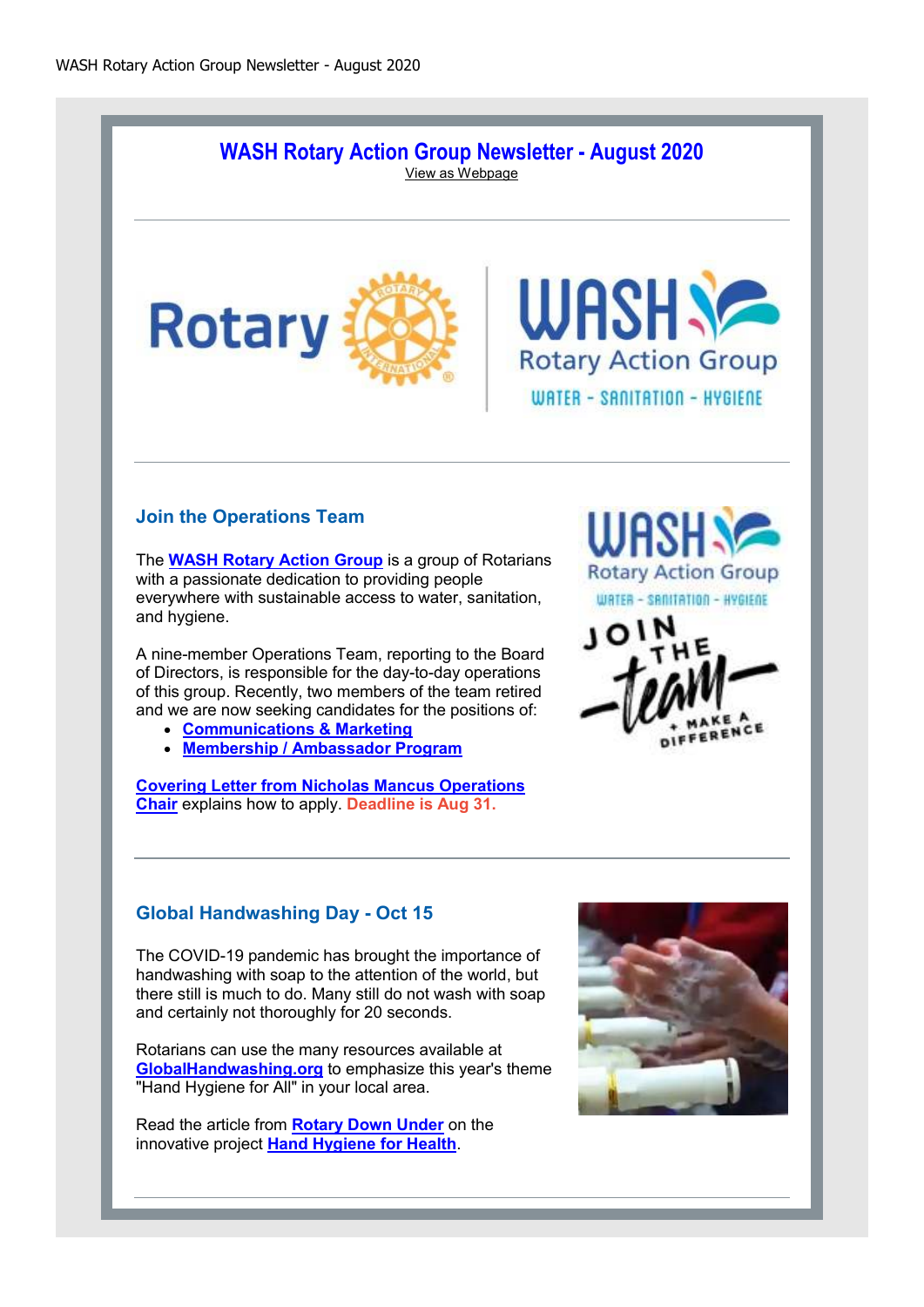#### **Friday, September 11, 2020 5:00 PM PDT/ 6:00 PM MDT/ 7:00 MDT/ CDT/ 8:00 PM EDT**

The **E-Club of WASH**'s first Virtual Trivia Night FUNdraiser will be a lively, and fun event with friendly competition as individuals test their knowledge of Trivia Night FUNdraiser will be a livel<br>and fun event with friendly competitio<br>as individuals test their knowledge of<br>geography, WASH and Rotary trivia!

Friends from around the globe are



invited to participate and learn more about the club's programs and projects, and amazing and projects, and amazing membership!

For more details and to purchase a ticket to participate go to <u>Virtual Trivia Night.</u> They will contact you with a Zoom link and instructions.

### **All proceeds will help fund WASH projects around the World will help projects around**

## **Continued Focus on WASH in Health Care**

Since 2008, Dr. Elaine Bunick, of the **Rotary Club of Oak Ridge, TN** has been providing medical care to the <u>Oak Ridge, TN</u> has been providing medical care to the<br>Wurupong , Oti Region of Ghana. In April 2016, her club received a Global Grant for \$97,000 to renovate a first aid station, built in the 1950's, to a maternity midwife delivery station, built in the 1950's, to a maternity midwife de<br>clinic. This project involved creating bathrooms and providing running water. **Go to this Rotary Showcase page to learn more about this project.** chase a ticket to participate go to <u>Virtual Trivia</u><br>com link and instructions.<br>WASH projects around the World<br>SH in Health Care<br>c, of the <u>Rotary Club of</u><br>man. In April 2016, her club<br>aram. In April 2016, her club<br>aram, a

When we started looking for before and after pictures for a presentation Ron Denham was doing on WASH in Health Care Facilities, Elaine provided some great pictures of the dramatic difference Rotarians are making in this important area of stopping disease and death. a presentation Ron Denham was doing on WASH in<br>Health Care Facilities, Elaine provided some great<br>pictures of the dramatic difference Rotarians are mak<br>in this important area of stopping disease and death.<br>We will be enter

We will be entering these pictures into our **People of WASH competition**. We are accepting videos and photographs of Rotarians active in making a difference. We are more interested in the content than the quality of the pictures. This year's competition ends on April 30, 2021 and you can contact **PeopleofWash@wasrag.org PeopleofWash@wasrag.org** for more details or to find out how to submit your items.



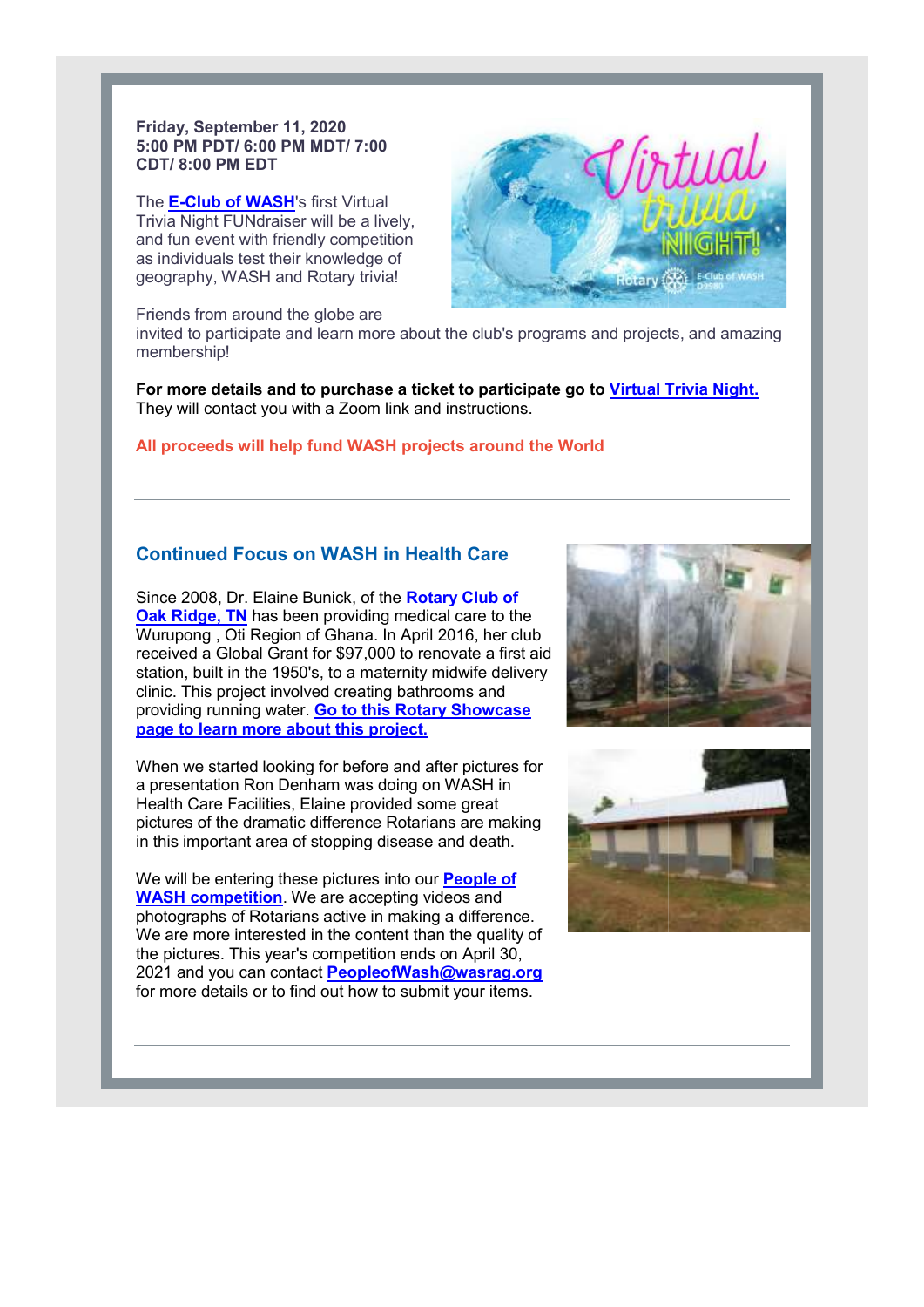

# **Running on Empty**

Recently, **Mina Guli** joined the **Rotary Club of Melbourne**. Mark Balla, **Toilet Warrior**, provided the following introduction, "You are unlikely to meet many people with Mina's passion for and drive for doing something about the global water crisis."

Watch her video and you will understand why she joined Rotary in the hope that our organization could take advantage of her drive and help her achieve real change.

# **Save the Date - Sat Oct 3, 2020**

The **Rotary District 5450 WASH Committee** have once again put together an outstanding WASH Symposium agenda for Saturday, October 3, 2020. This year the program will be virtual so anyone from around the world can attend by registering at **DenverWashSymposium**.

Water, Sanitation and Hygiene (WASH) are basic necessities for a healthy environment and a productive life. WASH is the common "blue thread" that runs through all of Rotary's Areas of Focus and helps all development programs become stronger and more sustainable.

Hosted by the **Rotary Club of Evergreen, CO** the program includes **breakout sessions** and the Main Speakers:

> John Hewko, Rotary International General Secretary > Carrie Hessler-Radelet, Past Peace Corps Director and Project Concern International, CEO

> Stephanie Ogden, CARE International Water Team

This Symposium has a track record of being exceptional.





# **What is the WASH Rotary Action Group**

Many us might struggle with how to describe the WASH Rotary Action Group in what is commonly called an "elevator speech." Recently, Anna Shepherd, Executive Secretary, crafted the following:

*The need for sustainable WASH (Water, Sanitation and Hygiene) is motivating Rotarians around the world to tackle one of mankind's most significant challenges. Fortunately Rotary clubs have a great*  **Rotary Action Group** WATER - SROITATION - HYGIENE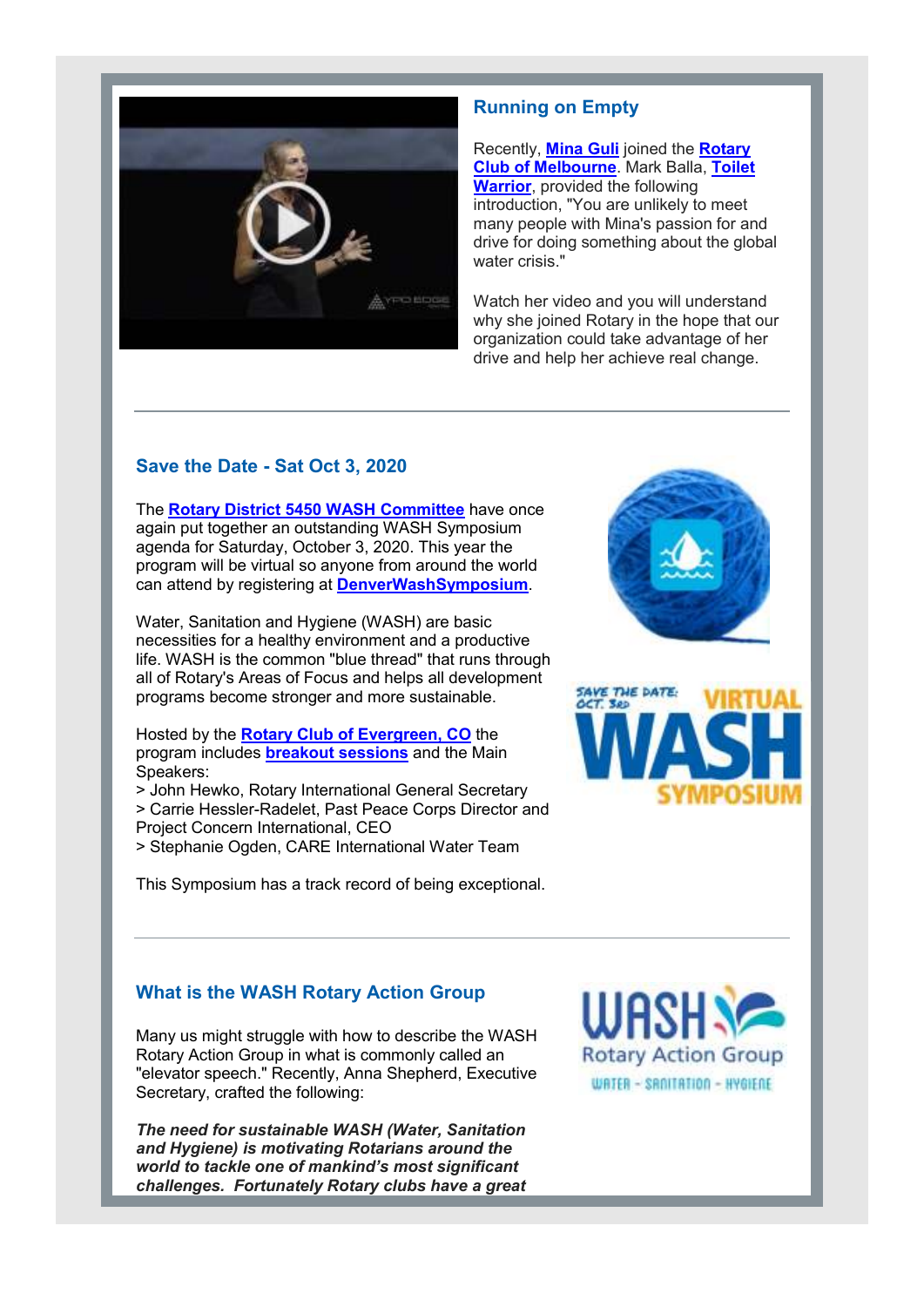*resource to draw on in bringing clean water, sustainable sanitation, and adequate hygiene to those in need.*

*The WASH Rotary Action Group can support you in many ways. It can help you find the "right" project, choose appropriate technology, assist in writing Global Grants and much more. To learn more about this significant resource go to the website WASH Rotary Action Group. And while you are there, consider signing up for the Group's monthly newsletter, currently distributed to almost 50,000 Rotarians.*



## **WASH Rotary Action Group Projects**

The WASH Rotary Action Group **Project Page** continues to grow with a variety of projects from around the globe. The project list provides Rotary members with a place to obtain expert advice and obtain financial support from other clubs for major project grants. Future newsletters will include a featured project and a few additional projects from the **WASH Rotary Action Group Project page**.



#### **Haiti's HANWASH project**

The largest WASH project Rotary has ever tackled is HANWASH with a \$2 billion budget over 10 years. The goal is to provide sustainable clean water and sanitation to all citizens of Haiti. The multiorganizational team, coordinated by Rotary District 7020, is in the process of applying for a Global Grant of \$300,000 for phase two in the Cavaillon Commune area. If you would like to support this grant visit the website **https://www.hanwash.org/** and reach out to the Grants Team.

### **Recently Added Projects**

**WASH for village of Judigaun, Nepal**

Host Club - **Dhulikhel, Nepal** International Club - Seeking an International Partner Total Budget - \$66,750 Raised - \$10,000

#### **Kyaithani Schools WASH Project**

Host Club - **Machakos** International Club - **Port Moody, BC** Total Budget - \$90,000 Raised - \$65,000

To get your project listed on the WASRAG Projects page and/or to get highlighted in a future newsletter contact Omar Helferich at **okeithhelferich@msn.com** who manages the